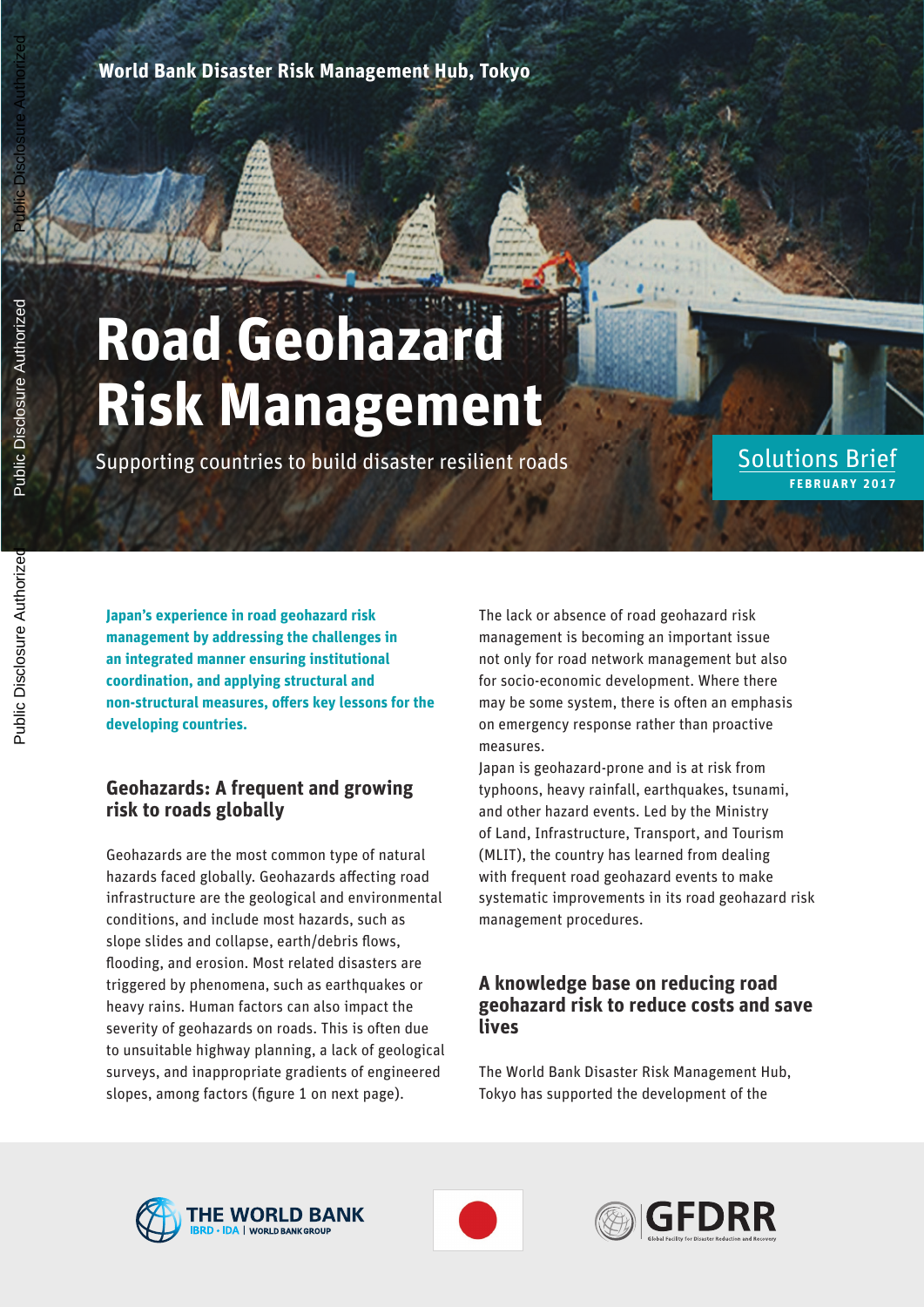Road Geohazard Risk Management Handbook and Operational Toolkit to help practitioners address the risk. Road geohazard risk management is technically challenging and needs to be addressed in an integrated manner at the landscape level ensuring institutional coordination, and applying both structural and nonstructural measures.

#### **Mitigation can help:**

- Minimize the risks and impacts of geohazards on roads, road users, and people in the landscape area where a road network is located;
- Support the alignment decisions of new roads or re-alignment of existing roads to avoid hazardous locations, which can result in significant savings in construction costs, subsequent maintenance costs including the restoration of locations damaged by geohazards, and losses caused by traffic disturbances/interruptions due to geohazard; and

#### **Additionally, if a geohazard risk event may occur, proactive measures should be installed:**

- The safety and reliability of existing roads;
- Precautionary measures such as early warning systems and precautionary road closures are used to better safeguard road users; and
- Contribute to the speedy recovery/reconstruction of a road after geohazard events and the mitigation of future geohazard events.

### **The handbook offers a unique framework for managing the risks of geohazards on new and existing roads:**

- It approaches geohazard risk management from a landscape approach. While road design traditionally has looked only at the specific site where a road will be built, this handbook examines both factors that could cause geohazards from further upstream and assesses possible impacts downstream.
- It goes beyond solely adopting a technical approach to geohazard risk management and covers a gamut of issues from institutional arrangements, policy, conceptualization, design, to operations and maintenance. It also provides relevant sample TORs and Operational Manuals for practitioners to easily apply in their existing program.

#### *Figure 1: Classifi cation of Geohazards for Roads*



Illustrated by Kenichi Tanaka of Nippon Koei. Co., Ltd. referring U.S. Geological Survey 2004

These efforts can result in a significant decrease in loss of life and livelihoods, as well as savings in construction, maintenance, or reconstruction costs. While there is typically a high level of complexity associated with most activities on road geohazard management, the aforementioned handbook outlines a simple but effective step-by-step approach applied to each of the stages of road development: institutional arrangements, road planning, design, construction, operations and maintenance and post-disaster. The aim is to help developing countries manage the serious risks posed from these events the related impact on human lives, property, and the natural and built environment.

## **A framework for road geohazard risk management:**

The Handbook presents five key aspects for road geohazard risk management:

#### **1. Establishing an adequate institutional framework.**

This includes supporting appropriate laws and regulations; national and local government management plans and strategies; and developing needed institutional, technical coordination, and funding mechanisms.

、<br>**本品条本条条条条**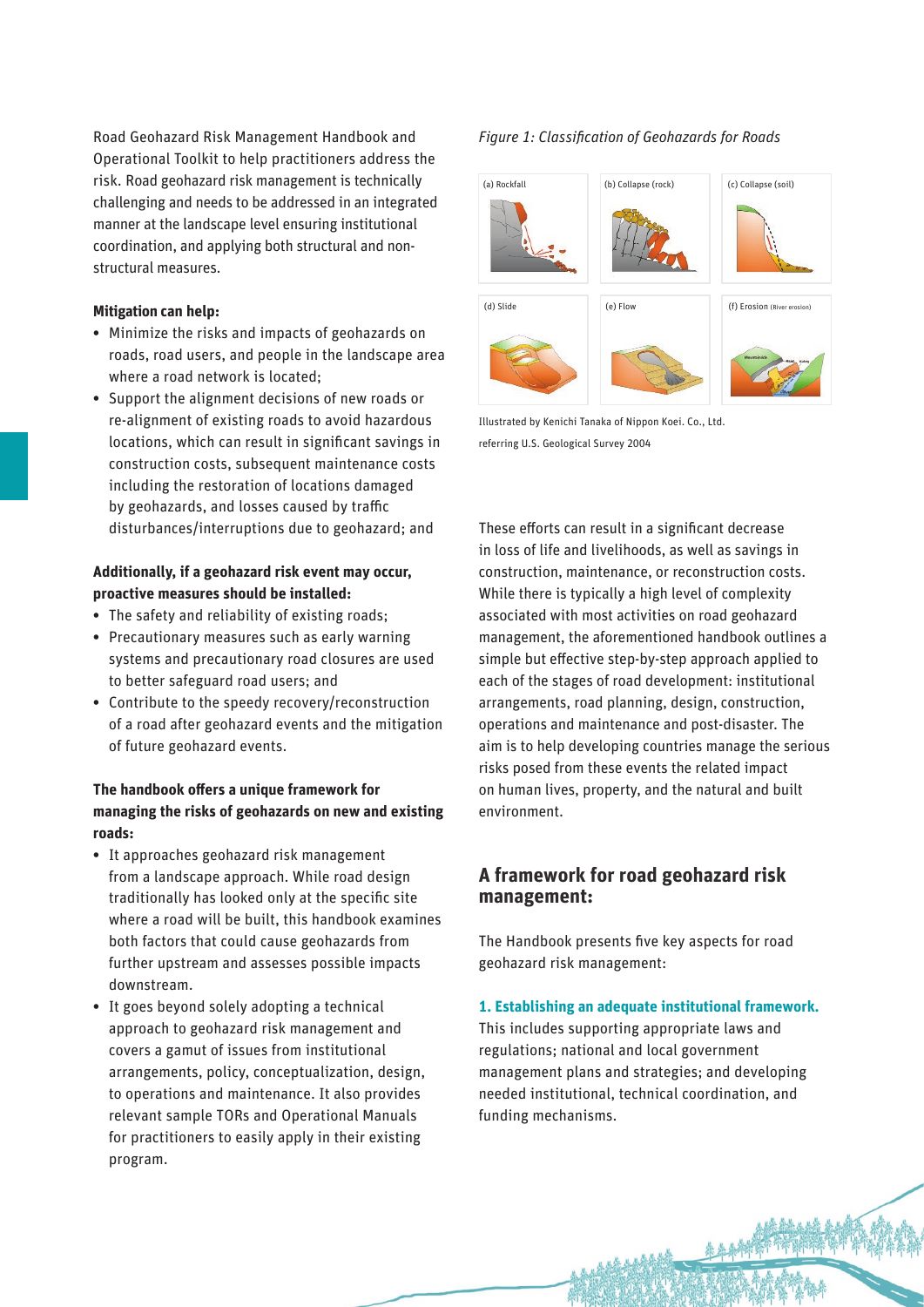#### **2. Conducting risk assessment of geohazards and planning for both new and existing roads.**

The handbook suggests conducting a series of risk assessments, such as hazard mapping and evaluating exposure levels, and determining potential impacts on the local social environment. The handbook provides guidance on how to determine potential economic loss due to loss of road access and also conduct a costbenefit analysis of potential investments to mitigate geohazards. The results of these assessments will help identify and prioritize endangered locations, and plan risk reduction measures.

#### **3. Implementing structural measures to reduce the risk of road damage.** Structural measures can increase the resilience of roads. They include:

- Reduce risk of road damage due to geohazards.
- Reduce road maintenance costs.
- Ensure connectivity during and after disasters.
- Contribute to the speedy recovery/reconstruction of a road after geohazard events and to the mitigation of future geohazard events.

Structural measures which include bio-engineering, are usually implemented during the road construction and operation and maintenance stages, based on prioritization of the countermeasures required on endangered locations. An environmental and social impact assessment is needed during the concept design phase of a new road construction or for the planning of structural measures for existing roads.

The design of structural measures requires investigation and analysis of the relevant geographical, geological, geotechnical, hydrological, and hydraulic conditions of a particular location. The investigation methods depend on the geohazards types and the type of planned structural measures, such as "Sabo" landscape ecosystem management or ground surface drainage.

#### **4. Making additional non-structural risk reduction**

**measures.** It is critical to adopt methods for risk avoidance to prevent the loss of human life, reduce damage and loss to vehicles and roads, and improve the efficient maintenance of structural measures. These are generally less expensive than structural measures and easier set up.

Non-structural measures include the following:

- Supporting early detection and emergency information collection to help prevent problems and avoid damages for road users. Additionally, a road condition emergency information system is effective in sharing information such as geohazard damage occurrences and traffic conditions including road closures, giving road users the ability to minimize their losses in adverse conditions.
- Developing and implementing an emergency preparedness and response plan.
- Engaging stakeholders to reduce geohazard risk and increase road disaster awareness. Human activities such as irrigation or deforestation often trigger road geohazard disasters. It is important to raise public awareness and develop partnerships among road sector authorities, local stakeholders, and the private sector to enhance information sharing and increase the possibility of road disaster prevention.

**5. Conducting post-disaster activities.** After a disaster strikes, the emergency inspection and post-disaster assessments should be conducted together with nonstructural measures. A comprehensive process with a series of procedures needed for resilient recovery, rehabilitation, and reconstruction should be laid out and followed in case of emergency. Emergency traffic regulation and public notification should be conducted if road users are endangered.